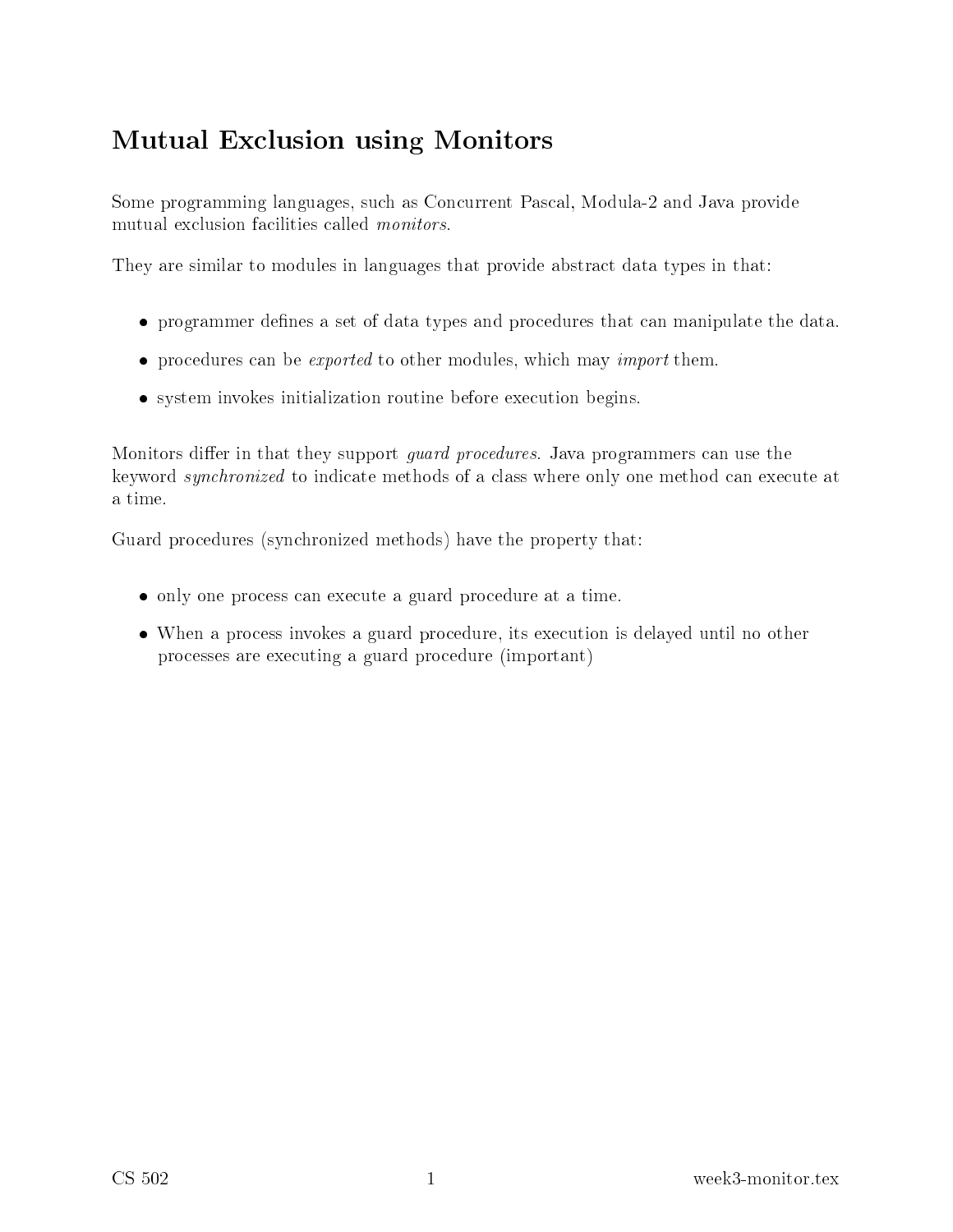# Monitor Example with Java Class

Look at Java class where the keyword synchronized is used to indicate a "guard" pro
edure.

```
public class Account {
   private int balan
e;
   public Account() {
       balance = 0; // initialize balance to zero
   }
   // use synchronized to prohibit concurrent access of balance
   public synchronized void Deposit(int deposit) {
       int newbalan
e; // lo
al variable
       newbalan
e = balan
e + deposit;
       balan
e = newbalan
e;
    }
   public synchronized int GetBalance() {
       return balance; // return current balance
   }
}
```
Monitors are a higher-level, making parallel programming less-error prone than with semaphores.

Note, however, that they are implemented using a lower level facility provided by the hardware or operating system (su
h as semaphores).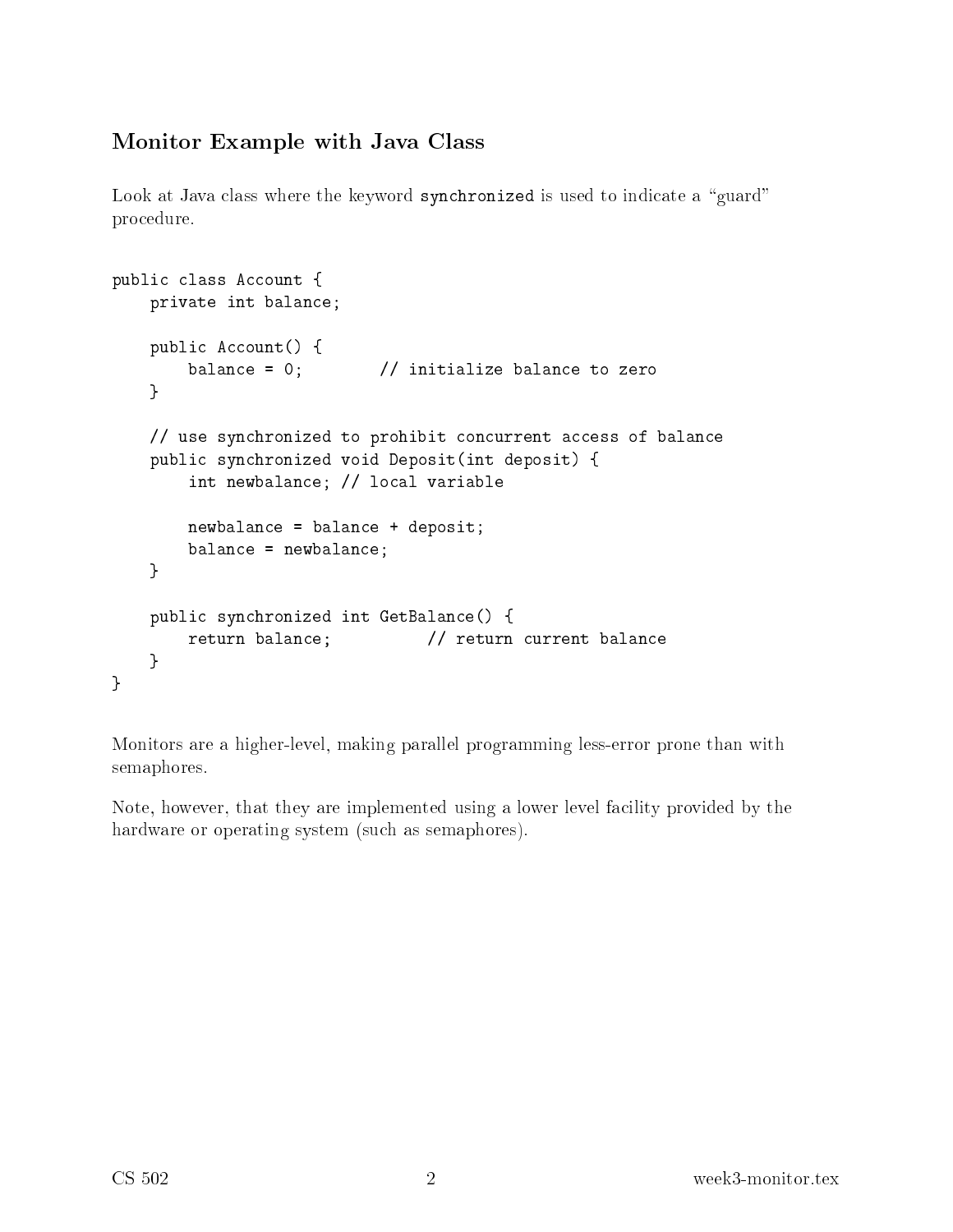# Syn
hronization using Monitors

As described above, monitors solve the mutual exclusion problem. Monitors use *conditions* to solve the syn
hronization problem:

- new variable type called condition
- $wait(condition)$  blocks the current process until another process signals the ondition
- signal(condition) unblocks exactly one waiting process (does nothing if no pro
esses are waiting)

Look at Fig. 2-27 as an example. Java provides  $wait()$ ,  $notify()$ , and  $notifyAll()$ . However, Java only uses a single ondition. Look at an example later.

Like semaphores, but no counters and do not accumulate signals. Must use own counters to keep track of states.

Problem:

- when does the blocked process continue?
- if immediately, we violate the invariant that only one process may execute a guard at any one time.
- if later, the condition being waiting on may no longer hold

Precise definitions vary in the literature. One solution:

- Suspend the signaling process.
- Process that issues a signal immediately exits the monitor. (Justification: most signals occur at end of guard anyway)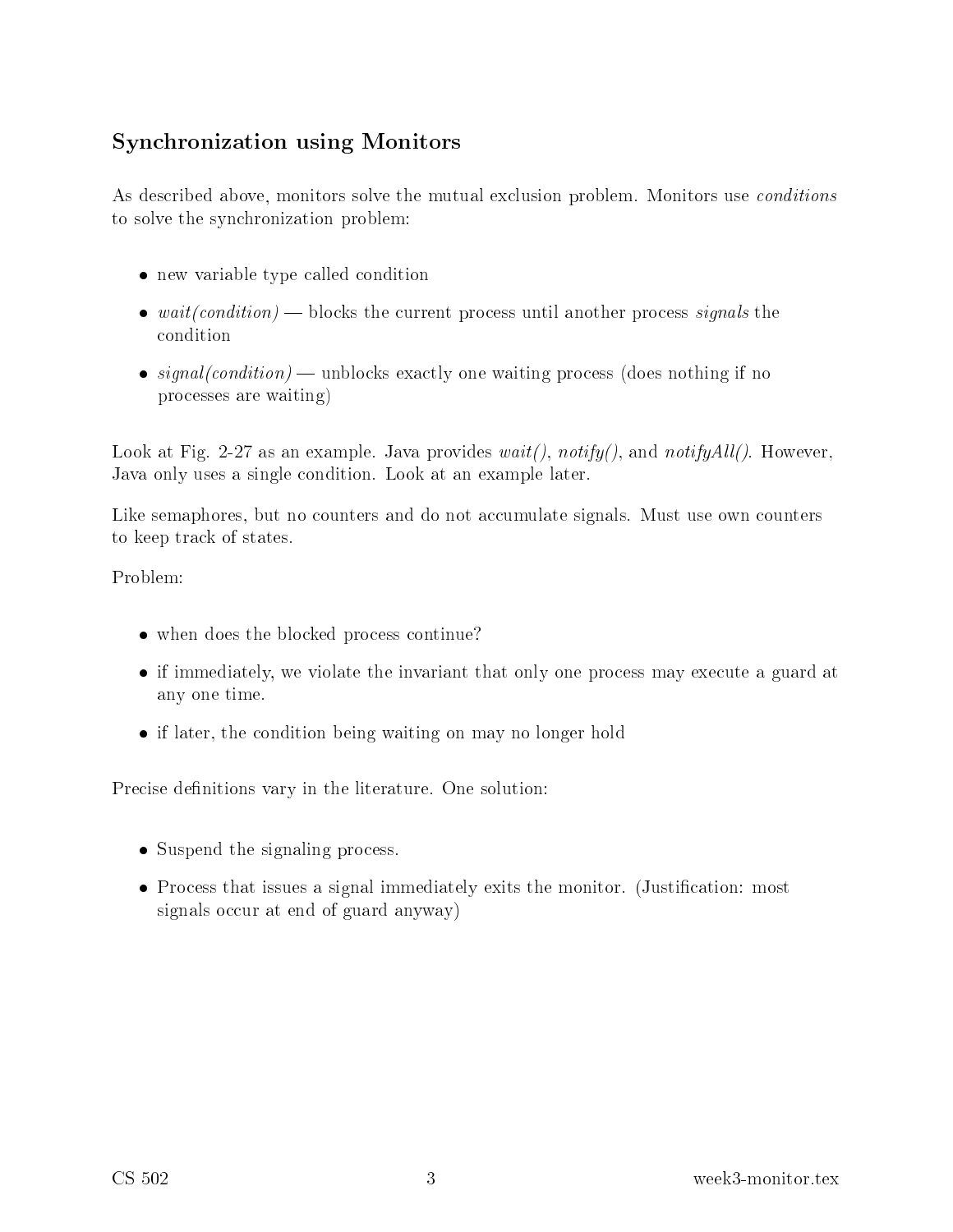Other primitives: event ounters, sequen
ers, path expressions

### Message Passing

System calls for *direct* message passing between processes

send(destpid, &message)

receive(srcpid, &message). srcpid can be ANY to receive from any destination.

Can also use indirect message passing where messages are sent to *mailboxes* or *ports*.

Design issues:

- $\bullet$  buffering messages (mailbox) allowed? how big?
- blocking or non-blocking operations. What to do if there is no buffer space on send. What to do if there is no message available on receive.
- Rendezvous? does the sender block until the receiver receives? Minix-style.
- fixed or variable sized messages
- synchronous vs. asynchronous reception. Only on receive or can a message handler be defined.

Look at Fig. 2-29.

Multiple processes must synchronize before proceeding.

Look at Fig. 2-30.